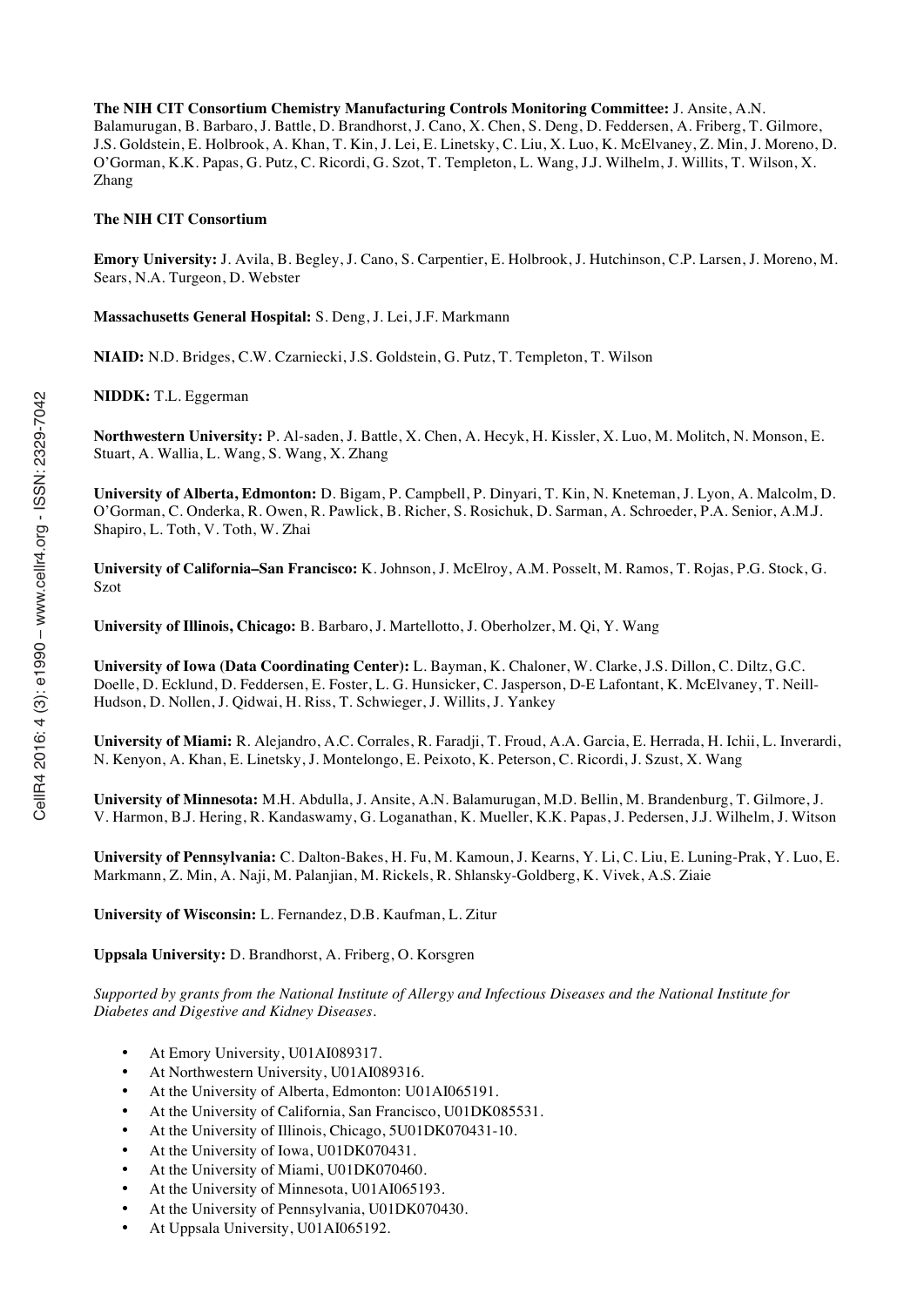*In addition, the study was supported by the following GCRC and CTSA awards:*

- At Emory University: UL1TR000454.
- At Northwestern University: 5UL1RR025741 and 8UL1TR000150.
- At the University of California, San Francisco, UL1TR000004.
- At the University of Illinois, Chicago, UL1TR000050.
- At the University of Miami: 1UL1TR000460.
- At the University of Minnesota: 5M01-RR000400 and UL1TR000114.
- At the University of Pennsylvania: UL1TR000003.

Address correspondence to: Camillo Ricordi MD, Chairman, CIT Steering Committee, ricordi@miami.edu

# **To cite this article**

*Raw Material Specification, Cefazolin Sodium USP – Standard Operating Procedure of the NIH Clinical Islet Transplantation Consortium*

CellR4 2016; 4 (3): e1990